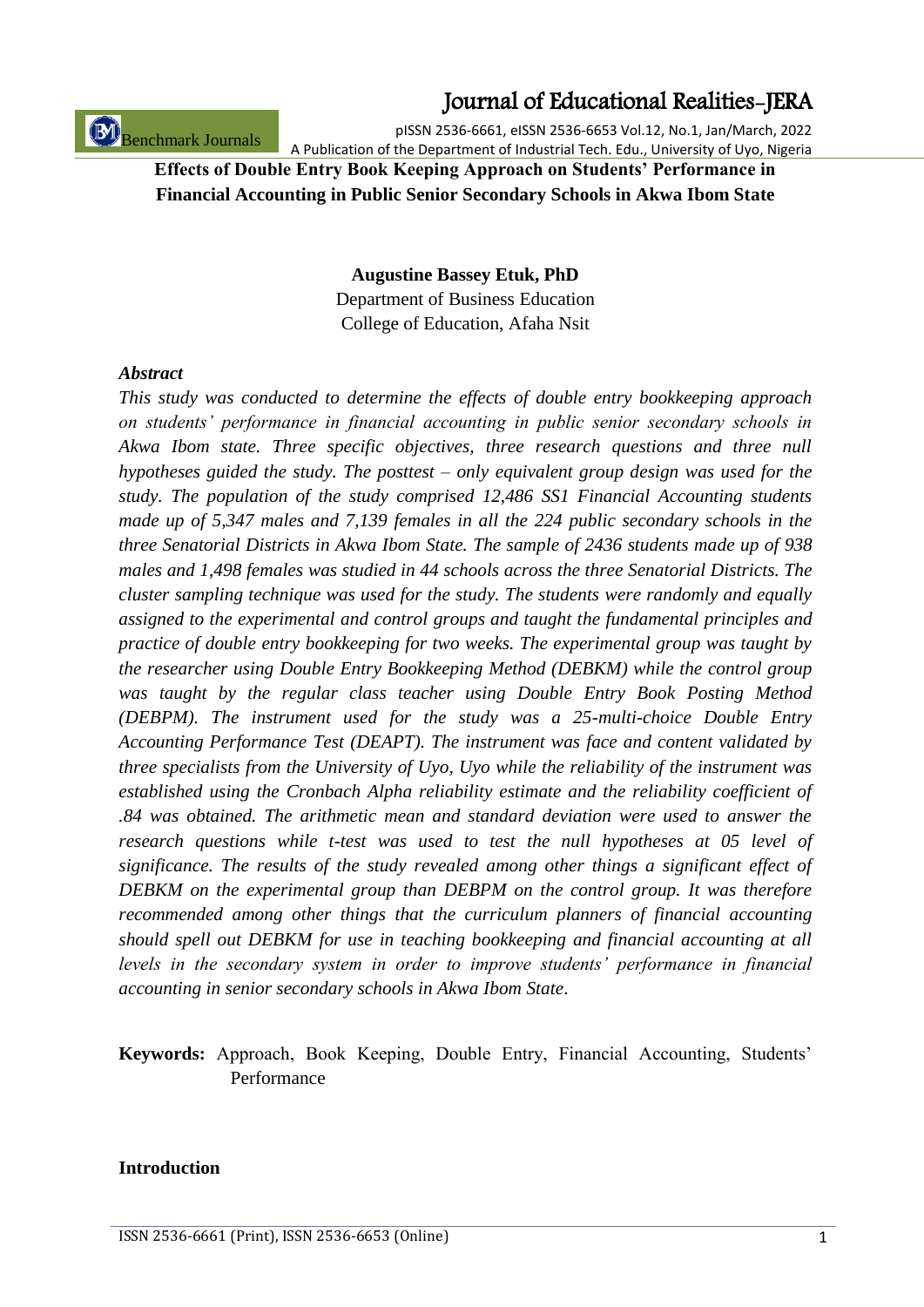Benchmark Journals

pISSN 2536-6661, eISSN 2536-6653 Vol.12, No.1, Jan/March, 2022 A Publication of the Department of Industrial Tech. Edu., University of Uyo, Nigeria

Financial Accounting is the offshoot of bookkeeping in accounting world. As a course in senior secondary school, it is introduced and taught as bookkeeping to the beginners in senior secondary one using the double entry principle. This principle has since become the method of bookkeeping and the wheel of Financial Accounting in the business sector. It therefore reflects that the better the students are grounded in the principles and practice of double entry bookkeeping system, the better they are expected to perform during their transition into Financial Accounting discipline.

The concept of bookkeeping is defined by Etukudo (2012) as the art of recording of business transactions in such a manner that the financial position of the business can be ascertained readily at any time. Financial Accounting on the other hand is defined by the American Institute of Certified Public Accountants (AICPA), in Ojo and Obi (2007), as the art of recording, classifying and summarizing in a significant manner and in terms of money transactions and events which are, in part or at least of a financial character, and interpreting the result thereof. According to Ojo and Obi, bookkeeping is the primary part of Financial Accounting which concentrates on the actual recording of business transactions; whereas Financial Accounting carries its function beyond recording to the classification of financial data into groups; summarizing the data into the financial statements of trading, profit and loss accounts and the balance sheet; interpreting the result accounts; and communicating them to the interested parties called users for informed economic reasons.

As stated earlier, bookkeeping and accounting have the same recording system called double entry principle. According to Longe and Kazeem (2015) and Etuk (2008), this principle was introduced into the accounting world by a  $15<sup>th</sup>$  century Italian Monk and Mathematician, Reverend Father Luca Pacioli in 1494. The system identifies the double (i.e. two) aspects of accounts to be created or opened of each financial transaction of the business. Each of the two accounts which has a "T" form has the left hand side called the debit side and the right hand side called the credit side. When a financial transaction is made, the first account usually created is the account that receives the value of the transaction and is identified as the receiving account or the receiver. The value will be entered on its left hand side as a debit entry. This is the first entry of the double aspect. The second entry will be made on the right hand side (i.e. credit side) of another 'T' account that gives out the value of that transaction to complete the double entry aspect of bookkeeping. The rule simply states that: in every debit entry there must be a corresponding credit entry and vice versa.

#### **Methods of Teaching Double Entry Bookkeeping**

Basically, two methods have been observed to be feasible in the teaching of double entry bookkeeping in the school system. These methods are the direct method called Double Entry Bookkeeping Method (DEBKM) and the indirect method called Double Entry Book Posting Method (DEBPM). The DEBKM is the method of bookkeeping which demonstrates directly the principles and practice of the golden rule of double entry system. According to Tarsie (2000) and Etuk (2008), this method is rarely used by teachers in the secondary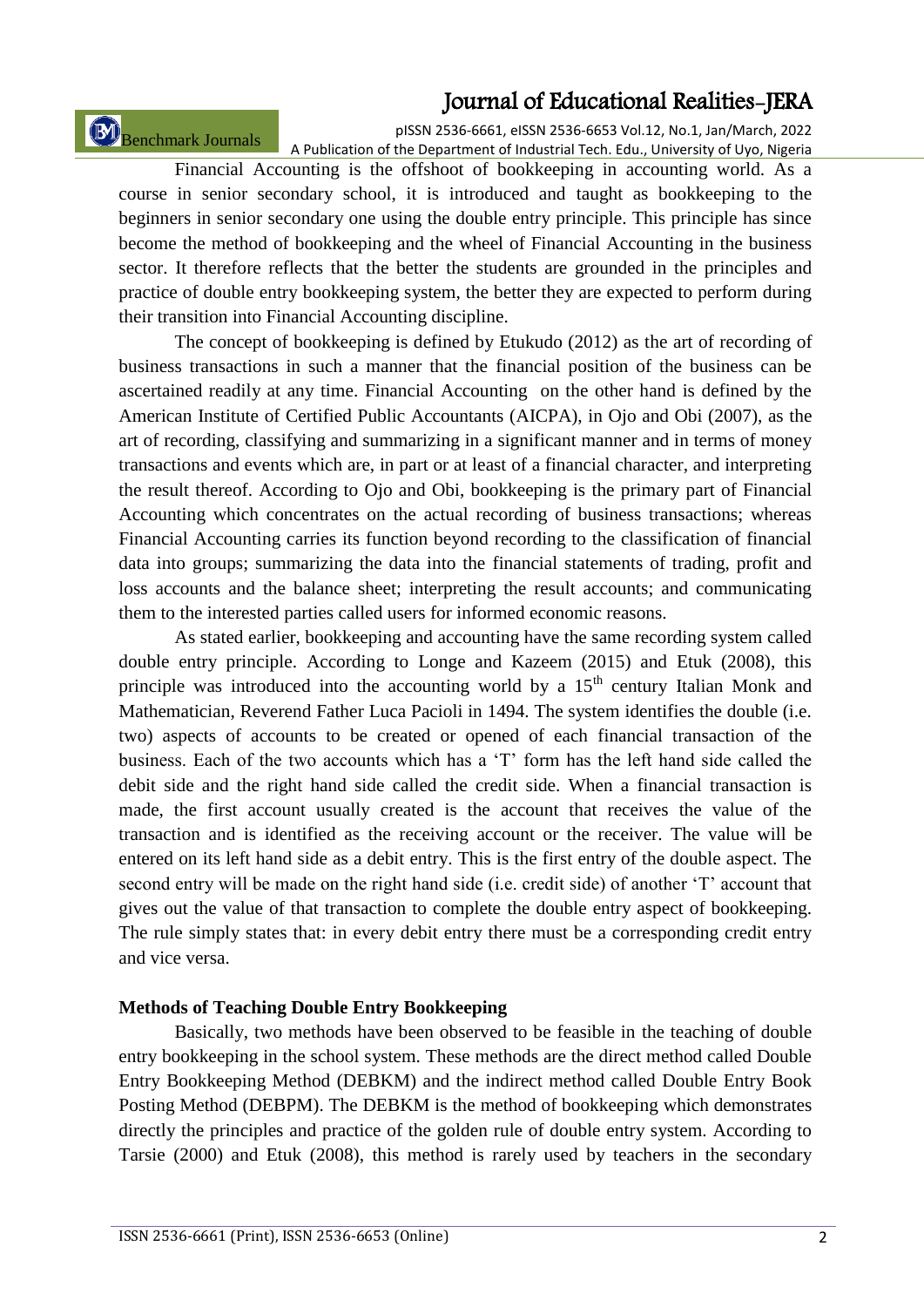# Benchmark Journals

pISSN 2536-6661, eISSN 2536-6653 Vol.12, No.1, Jan/March, 2022

A Publication of the Department of Industrial Tech. Edu., University of Uyo, Nigeria schools in Akwa Ibom State because most of the old generation accounting textbooks failed to demonstrate the rule. The method can be applied through the illustration below: Suppose Mr. Okon commenced a new business as under for one week

 $J$ an:1. Started business with capital in cash  $-$  300,000

|    | Jan. I. Started business with capital in cash      |  | <b>JUU.UUU</b> |
|----|----------------------------------------------------|--|----------------|
| 1. | Paid rent by cash to acquire a shop                |  | 6,000          |
| 2. | Bought 100 bags of cement for cash at N2400 each - |  | 240,000        |
| 3. | Sold 34 bags of cement for cash at New 2600 each   |  | 88,400         |
| 4. | Bought office equipment for cash                   |  | 42,000         |
| 5. | Sold 60 bags of cement for cash at N2500 each      |  | 150,000        |
| 5. | Withdrew cash for personal use                     |  | 3,600          |
| 6. | Paid traveling expenses by cash                    |  | 2,700          |
| 7. | Withdrew 2 bags of cement for personal use         |  | 4,800          |
|    |                                                    |  |                |

- N/B. Stock at close: 4 bags of cement valued at cost  $\frac{N}{9,600}$ The following steps are taken to record the transactions in Okon"s book using DEBKM:
- (i). Identify the double (i.e. two) accounts of each transaction.
- (ii). Identify the account which receives the value or goods where cash is not involved, and the account which gives the value or goods.
- (iii) Create the account of the receiver and enter the entry on its left hand side (i.e. debit side): first aspect
- (iv) Create the account of the giver and enter the entry on its right hand side (i.e. credit side): second aspect to complete the double entry principle.

#### **Transaction (1) in Jan.1.**

The receiving  $a/c$  is Cash Book (i.e. Office Cash Box)(Dr) being the destination of the cash while the giving  $a/c$  is the personal account of Mr. Okon(Cr) titled Capital A/c because he gave out the cash.

#### **Transaction (2) in Jan.1.**

The Receiving  $a/c$  is Rent (Dr) being the destination of the cash while the giving  $a/c$ is Cash Book (Cr.) because the cash was taken out of it.

#### **Transaction (3) in Jan.2.**

The receiving  $a/c$  is Purchases (Dr.) being the destination of goods bought for resale while the giving  $a/c$  is Cash Book because the cash was taken out of it

#### **Transaction (4) in Jan.3.**

The receiving a/c is Cash Book (Dr) being the destination of the sales proceed while the giving  $a/c$  is Sales (A/c) (Cr.) because it generated or gave the cash

#### **Transaction (5) in Jan.4.**

The receiving a/c is Office Equipment (Dr.) being the destination of the cash while the giving a/c is Cash Book(Cr.)because it gave out the cash

#### **Transaction (6) in Jan.5.**

The receiving a/c is Cash Book (Dr) being the destination of the proceed of sales while the giving account is Sales (Cr) because it generated or gave the cash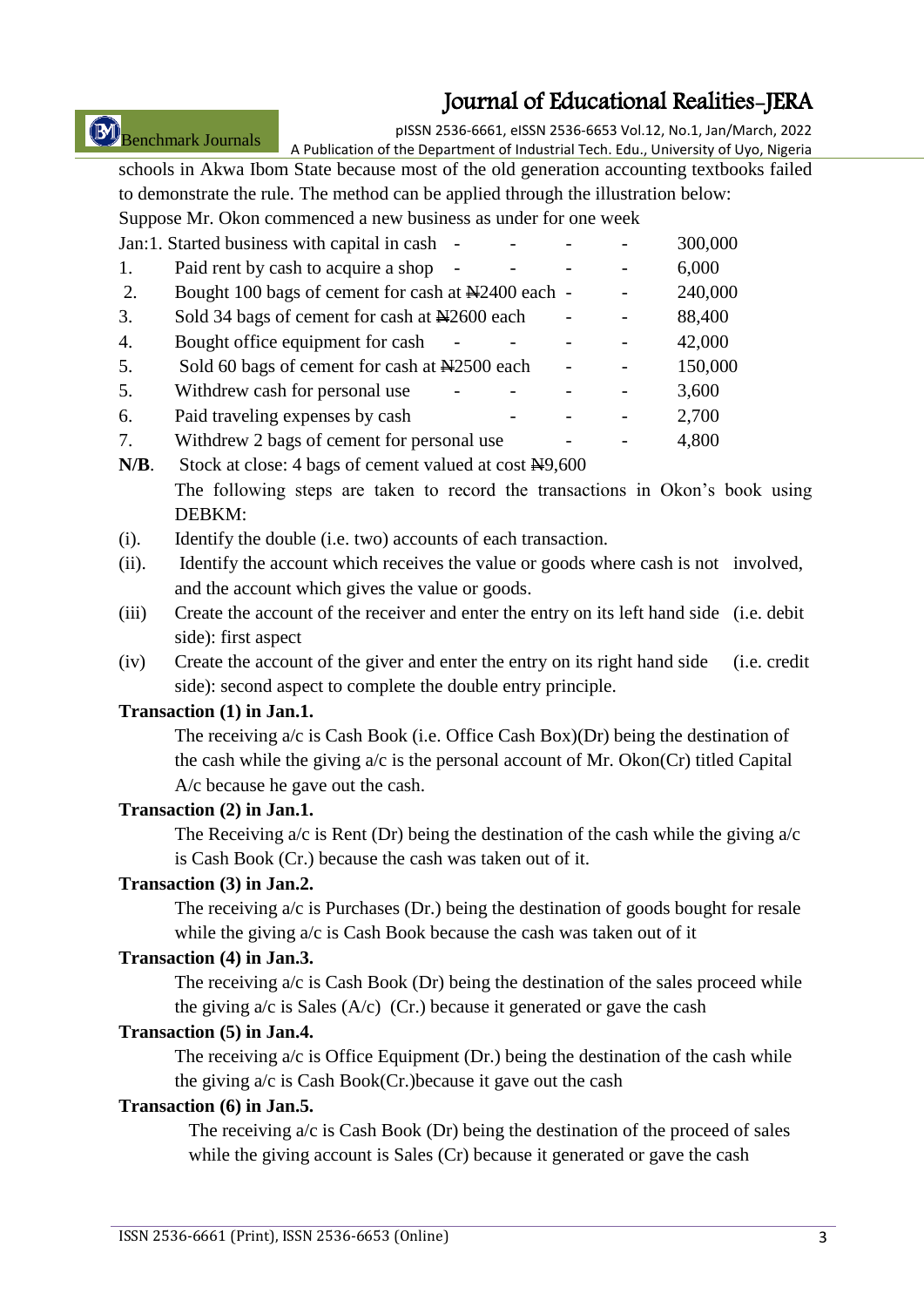Benchmark Journals

pISSN 2536-6661, eISSN 2536-6653 Vol.12, No.1, Jan/March, 2022 A Publication of the Department of Industrial Tech. Edu., University of Uyo, Nigeria

## **Transaction (7) in Jan.5.**

The receiving a/c is the personal account of Mr. Okon titled Drawings because he received the money while the giving a/c is Cash Book (Cr.) because it gave out the cash

## **Transaction (8) in Jan.6.**

The receiving a/c is Travelling Expenses (Dr) being the destination of cash while the giving a/c is Cash Book (Cr.) because it gave out the cash

## **Transaction (9) in Jan.7.**

The receiving  $A/c$  is the personal account of Mr. Okon titled Drawings (Dr) because he received the goods while the giving account is Purchases A/c because the goods were taken out of the shop.

## **The Trial Balance**

After the transactions have been entered in the double entry aspect of the ledger accounts, one debit and one credit, the arithmetical accuracy of the entries are tested by listing out separately the debit and credit balances in a columnar form. This schedule is called Tried Balance. A strict compliance to the double entry principle causes the total debit to equal total credit.

**Double Entry Book Posting Method (DEBPM)** This is the second method of double entry bookkeeping which is observed to be used conventionally in almost all the secondary schools in the State. As the name reflects, cash book is prepared of all the transactions and balanced first. To complete the second aspect of the double entry, all the entries in the debit side of the cash book are posted out to the credit sides of their respective nominal ledger accounts while the credit entries in the credit side of the cash book are posted out to the debit sides of the respective nominal ledger accounts. At the completion of the posting phenomena, each resulting account would appear exactly as prepared using the Double Entry Bookkeeping Method (DEBKM) shown above.

Comparing the two methods, it could be observed that DEBPM is not very demonstrative of the principle of double entry. It rarely opens students' understanding of which item or account receives the value of a transaction to qualify it a debit account and which one gives out the value to qualify it a credit account. Tarsie (2000) opined that DEBKM should be taught to the beginning students for better foundation in bookkeeping and accounting. Whereas, the skills of posting out the cash book entries under the DEBPM should be left to the students to discover after effective grasp of the skills in the former method. If occasion demands, DEBPM can be taught to the advanced students who have already been conversant with the DEBKM. According to Etuk (2008), DEBPM can also be used in posting out journal entries in credit transactions to individual nominal ledger accounts. The author noted that DEBKM is more stimulating to the minds of the learners than DEBPM. It facilitates remembering and transfers of its knowledge and skills to tackling Financial Accounting problems.

Etuk (2008) also noted that the conventional DEBPM came to be used by the old generation accounting teachers who were exposed to indigenous and some foreign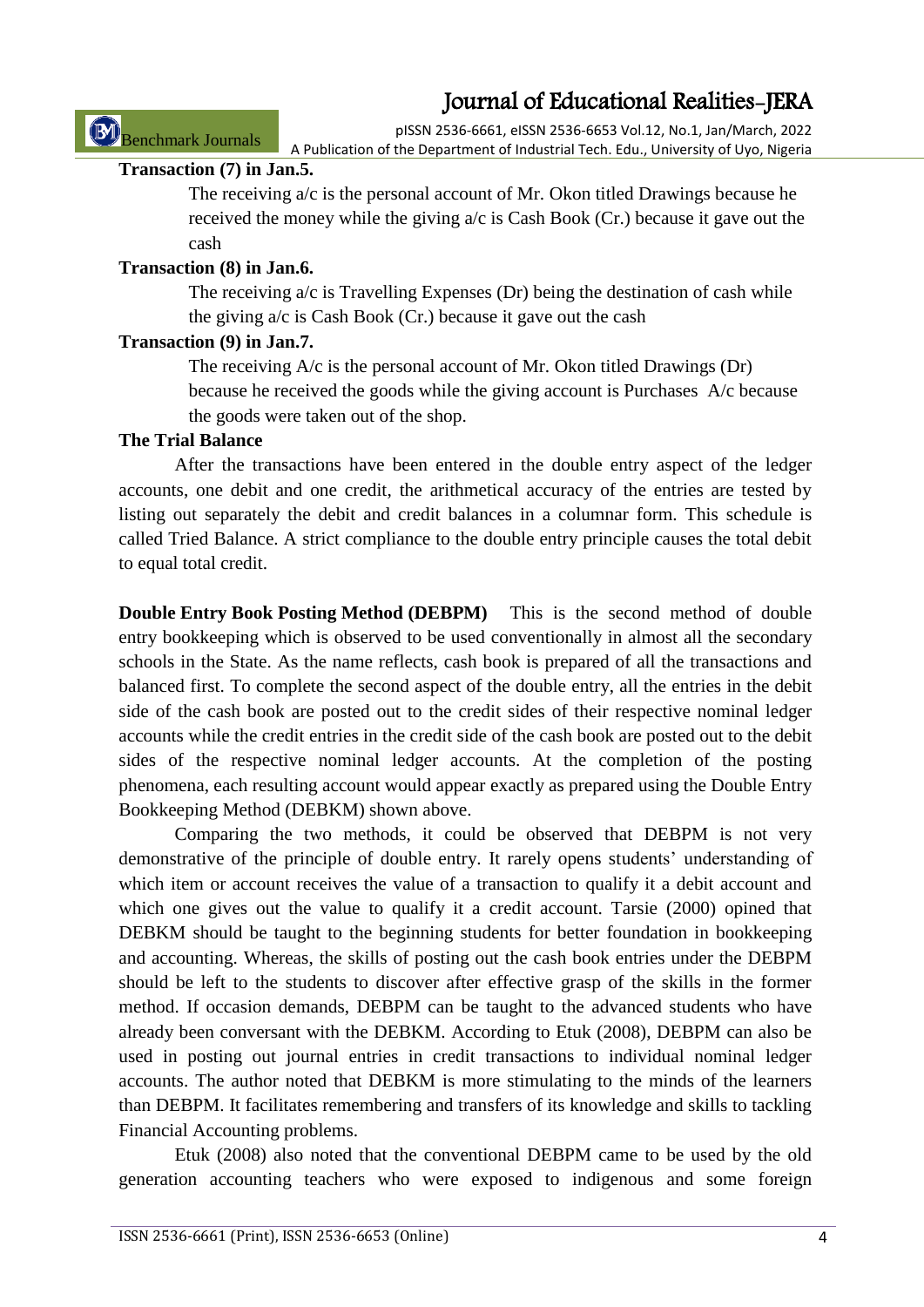# Benchmark Journals

pISSN 2536-6661, eISSN 2536-6653 Vol.12, No.1, Jan/March, 2022 A Publication of the Department of Industrial Tech. Edu., University of Uyo, Nigeria

accounting text books that failed to demonstrate DEBKM. Eventhough some of those texts have been revised alongside the modern texts to demonstrate DEBKM, the old generation teachers and their offspring still find it not expedient to change and adopt the demonstrative method which is as old as  $15<sup>th</sup>$  century (1494) when Lucca Pacioli formulated and published to the accounting world.

#### **Statement of the Problem**

The mind of the researcher was instigated into this study by the shallow knowledge of Financial Accounting students and low level of their academic performance as observed in the school system on one hand and reported by the West African Examinations Council (WAEC) in the past five years on the other hand. The researcher therefore suspected that these problems could be as a result of the general use of the conventional method of DEBPM to teach bookkeeping and accounting to the beginners instead of DEBKM. It is observed that some authors and classroom teachers consider the DEBKM to mean the same thing as DEBPM. That is why they teach DEBKM in theory at the introduction of their lessons but turn to adopt the other method in the actual creation and recording of the transactions in the books of the business. According to Atiatah (2004), learning cannot be effective unless the right method is used. Okoro, cited in Iloputaife, Maduewese and Igbo (2010) corroborated that the realization of instructional objectives is greatly determined by the teacher"s proficiency in the use of the correct instructional strategies. This paper therefore exposes the effect of the two methods in order to project the better method for the post oil boom economy in Nigeria.

#### **Purpose of the Study**

- 1. To determine the difference in the achievement scores of students taught financial accounting using DEBKM and DEBPM.
- 2 To determine the difference in the achievement scores of male and female students taught financial accounting using DEBKM.
- 3 To determine the difference in the achievement scores of male and female students taught financial accounting using DEBPM.

#### **Research Questions**

- 1. What is the achievement score of students taught financial accounting using DEBKM and DEBPM?
- 2. What is the achievement score of male and female students taught financial accounting using DEBKM?
- 3. What is the achievement score of male and female students taught financial accounting using DEBPM?

#### **Null Hypotheses**

1. There is no significant difference in the achievement scores of students taught financial accounting using DEBKM and DEBPM.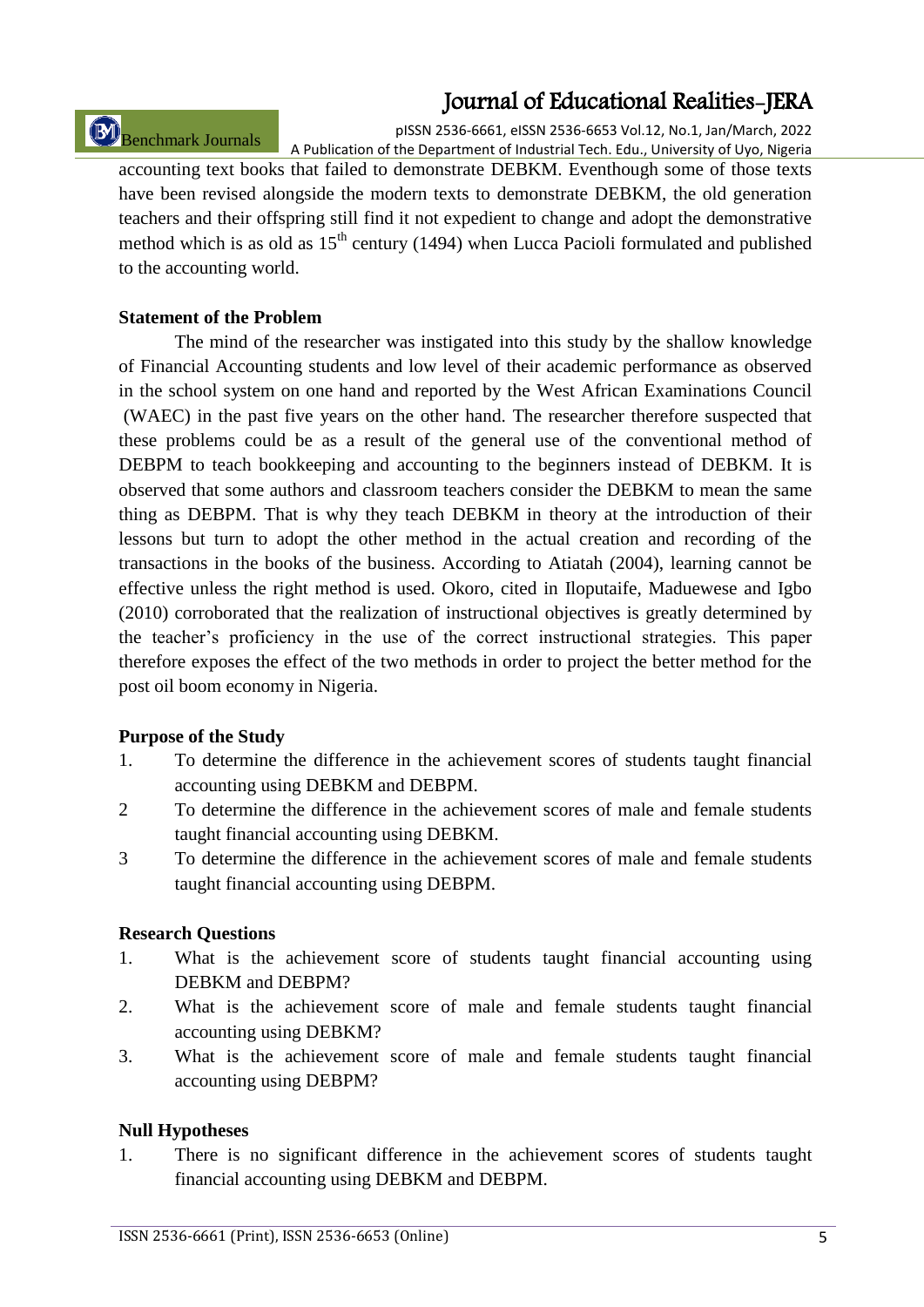Benchmark Journals

pISSN 2536-6661, eISSN 2536-6653 Vol.12, No.1, Jan/March, 2022 A Publication of the Department of Industrial Tech. Edu., University of Uyo, Nigeria

- 2. There is no significant difference in the achievement scores of male and female students taught financial accounting using DEBKM.
- 3. There is no significant difference in the achievement scores of male and female students taught financial accounting using DEBPM.

#### **Methodology**

The design of this study is the "Posttest-only Equivalent Group Design. It is structurally given as: Experimental Group:  $R X O<sub>1</sub>$ 

Control Group:  $R C O<sub>2</sub>$ 

Where: R is the random assignment of subjects to each group

X is the treatment (method 1) to group 1

C is assignment by cutoff from the first treatment

 $O<sub>1</sub>$  is the observation of group 1 after treatment using method 1

 $O<sub>2</sub>$  is the observation of group 2 after a different treatment using method 2 for comparative reasons

By this design, both the experimental and control groups are equated by random assignment. It is the most suitable design for this study because it permitted the researcher to randomly assign the subjects to their respective groups for each treatment without the treatment being filtered into each other independent group. According to Azuka (2011), at the conclusion of the experimental and control group treatments, the two groups are administered a test and the difference between the mean scores is subjected to a test of statistical significance using either a t-test or an analysis of variance. If the difference between the mean scores is found to favour experimental group and is also statistically significant, the researcher can rightly conclude that the superiority of experimental group over the control group is a reflection of the treatment to the experimental group, otherwise, this could well have been the result of sampling error.

### **Population of the Study**

The population of this study comprised 12, 486 senior secondary one (SS1) Financial Accounting students made up of 5347 males and 7139 females in all the 224 public secondary schools in the three Senatorial Districts in Akwa Ibom State namely, Akwa Ibom North East, Akwa Ibom North West and Akwa Ibom South. The SS1 class was purposively chosen because that is where the teaching of double entry bookkeeping commences as per the curriculum. Data obtained by the researcher during the 2018/2019 school survey showed that Financial Accounting is offered in: 85 public secondary schools in Akwa Ibom North East with 4713 Financial Accounting students made up of 2055 males and 2658 females; 77 public secondary schools in Akwa Ibom North West with 4297 Financial Accounting students made up of 1822 males and 2475 females; and 62 public secondary schools in Akwa Ibom South with 3476 Financial Accounting students made up of 1470 males and 2006 females respectively. The public secondary schools under study excluded both the technical colleges and special science secondary schools because they differ in certain characteristic with other public secondary schools.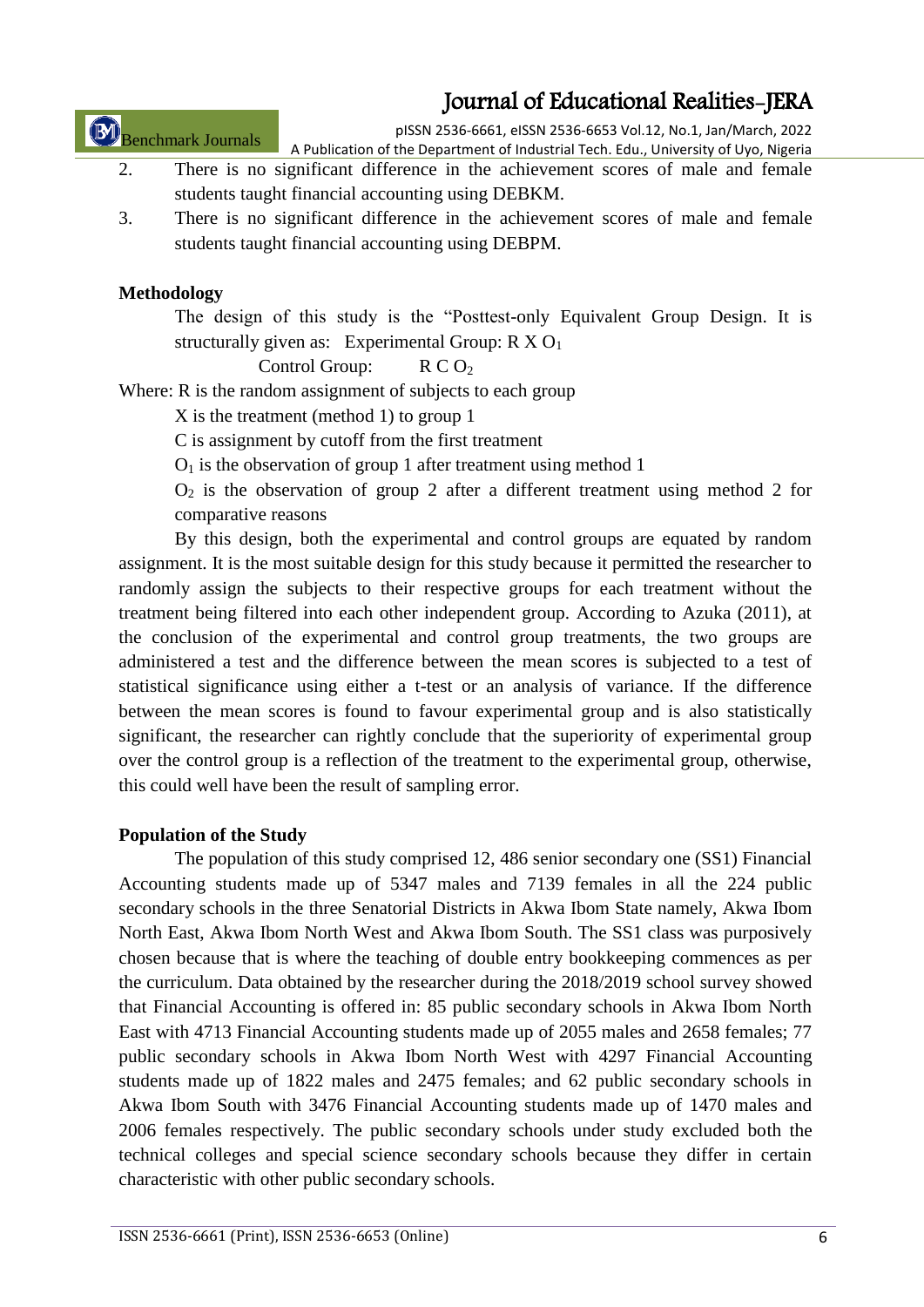Benchmark Journals

pISSN 2536-6661, eISSN 2536-6653 Vol.12, No.1, Jan/March, 2022 A Publication of the Department of Industrial Tech. Edu., University of Uyo, Nigeria

#### **Sample and Sampling Technique**

A sample of 2,436 SS1 Financial Accounting students made up of 938 males and 1498 females was studied in 44 public secondary schools in the three Senatorial Districts in the State. This sample size represents 20% of the total populations of 224 schools. The cluster sampling technique was used to study: 17 schools in Akwa Ibom North East with 966 Financial Accounting students made up of 370 males and 596 females; 15 schools in Akwa Ibom North West with 828 Financial Accounting students made up of 302 males and 526 females; and 12 schools in Akwa Ibom South with 642 Financial Accounting students made up of 266 males and 376 females. According to Nsini and Udoh (2001), cluster sampling involves the division of the population into sub groups called areas, institutions or clusters and using simple random sampling to select the required number of clusters for the study.

#### **Instrument for Data Collection/Validation**

The instrument used for data collection was a 25 multi-choice test titled: "Double Entry Accounting Performance Test (DEAPT)" with options A-D for each item. The instrument was face-validated by three specialists. Two were drawn from the Accounting unit of the Department of Vocational Education and one from the Test and Measurement unit of the Department of Educational Foundations, all in the University of Uyo, Uyo in Akwa Ibom State. The three experts scrutinized the items contained in the instrument in terms of content, coverage, relevance, difficulty level, correctness and suitability for use for data collection. The reliability of the instrument was established using the Cronbach Alpha reliability estimate and the reliability coefficient of .84 was obtained which portrays a high standard of reliability of the instrument.

#### **Experimental Procedure**

In carrying out the study, the researcher visited each sampled school and got the regular Financial Accounting teacher oriented on the intricacies of the study. In each school, the intact class of Financial Accounting students of SS1 were randomly assigned into the experimental and control groups. The regular class teachers taught the experimental group using DEBKM, and control group using DEBPM). Each group was taught the same time with the same content being the fundamental principles and practice of double entry bookkeeping. The teaching lasted for two weeks of three periods of 40 minutes each per week. The students were taught in their intact classes to avoid disturbances of normal activities in the class room.

At the end of the period, the two groups administered the same DEAPT under strict examination conditions. The test scripts of the experimental group and control group were collected and marked by the regular class teacher. Each correct option was scored four (4) points while any wrong option was scored zero (0). The total score for all the 25 items was therefore expressed over 100 and same was converted to one hundred percent (i.e. 100%). Individual and collective scores of each group were rated: Very High (70% - 100%), High (60% - 69%), Average (50% - 59%), Low (40% - 49%) and Very Low (0% - 39%)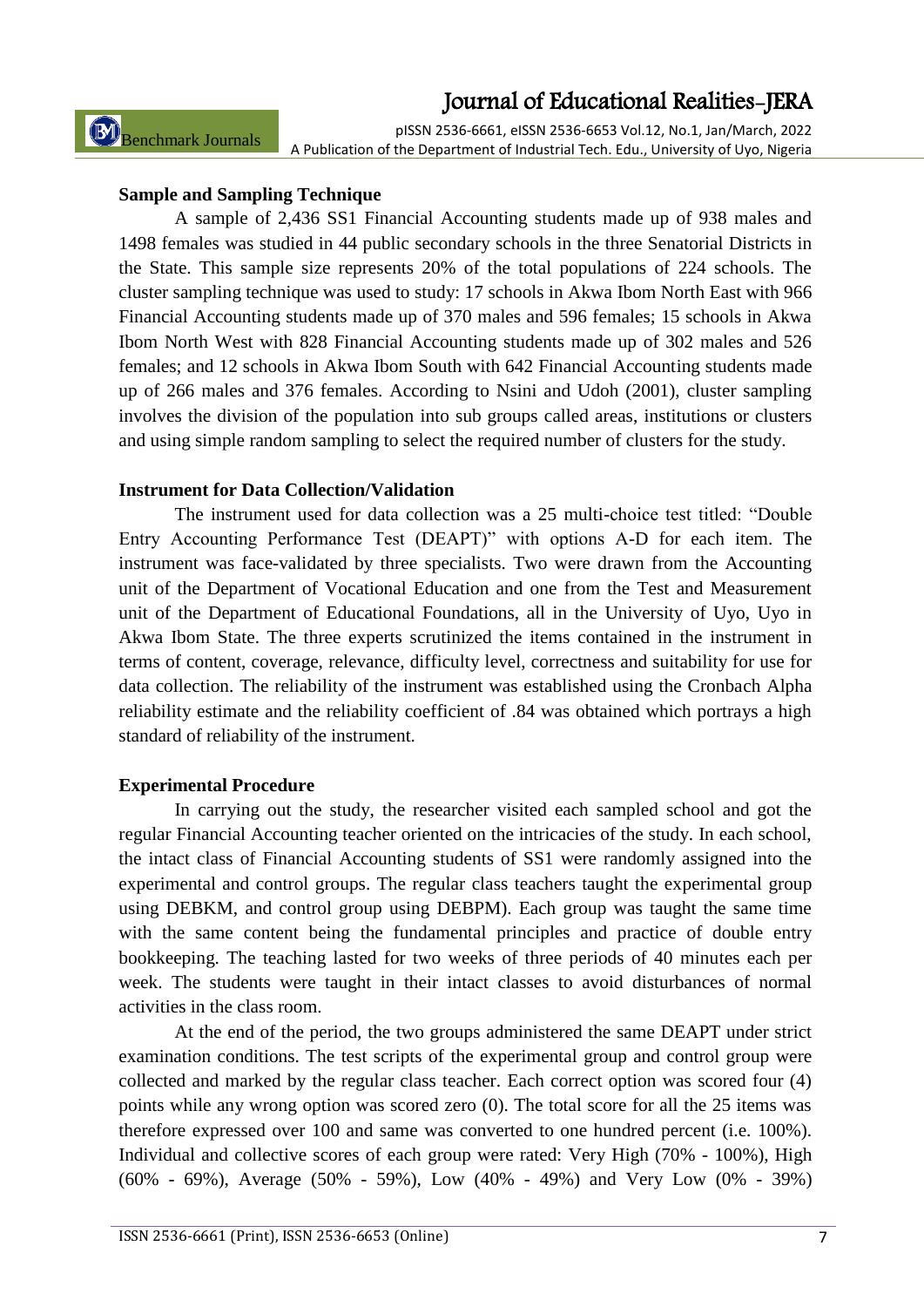# Benchmark Journals

pISSN 2536-6661, eISSN 2536-6653 Vol.12, No.1, Jan/March, 2022 A Publication of the Department of Industrial Tech. Edu., University of Uyo, Nigeria

respectively. The cut-off point (i.e mean score) was 50%. The scores of the entire participant were further split into males and females to help treat the second and third research questions and null hypotheses.

#### **Method of Data Analysis**

The mean and standard deviation were used to answer the research questions while ttest was used to test the null hypotheses at .05 level of significance. The decision rule with respect to the research questions was based on the level of performance of each group/gender while each null hypothesis was rejected if the t-value calculated was greater than its critical value at the established level. The null hypothesis was upheld if the adverse was the case.

**Research Question 1:** What is the achievement score of students taught financial accounting using DEBKM and DEBPM?

|  |                                                         |  |  | <b>Table 1:</b> Mean Achievement Score and Standard Deviation of Experimental and Control |  |
|--|---------------------------------------------------------|--|--|-------------------------------------------------------------------------------------------|--|
|  | Groups taught Double Entry System using DEBKM and DEBPM |  |  |                                                                                           |  |

| Experimental (E)    | N    | Mean Achievement         | Standard  | Mean        |
|---------------------|------|--------------------------|-----------|-------------|
| And Control (C)     |      | Scores of Students $(X)$ | Deviation | Performance |
| Groups Gain         |      |                          |           |             |
| Group $1(E)$        |      |                          |           |             |
| <b>Taught Using</b> | 1218 | 68                       | 36.24     |             |
| DEBKM(X)            |      |                          |           | 14          |
| Group $2(C)$        |      |                          |           |             |
| <b>Taught Using</b> | 1218 | 54                       | 43.30     |             |
| DEBPM $X_2$         |      |                          |           |             |
| <b>Total</b>        | 2436 | 61                       | 39.77     |             |

The result of data analysis in Table 1 shows that the mean achievement score of the experimental group is 68% which is rated as high while the mean performance of the control group is 54% which is rated as average. The mean performance gain of the experimental group over the control group is therefore 14% which is observed to be a high positive difference. This means that the performance of students taught double entry system using DEBKM is higher than the mean performance of those taught using DEBPM.

**Research Question 2:** What is the achievement score of male and female students taught financial accounting using DEBKM?

**Table 2:** Mean Achievement Score and Standard Deviation of Experimental Male and Female Group Taught Double Entry System Using DEBKM

| Gender:      | Mean Achievement         | Standard  | Mean              |
|--------------|--------------------------|-----------|-------------------|
| Group $1(E)$ | Scores of Students $(X)$ | Deviation | <b>Difference</b> |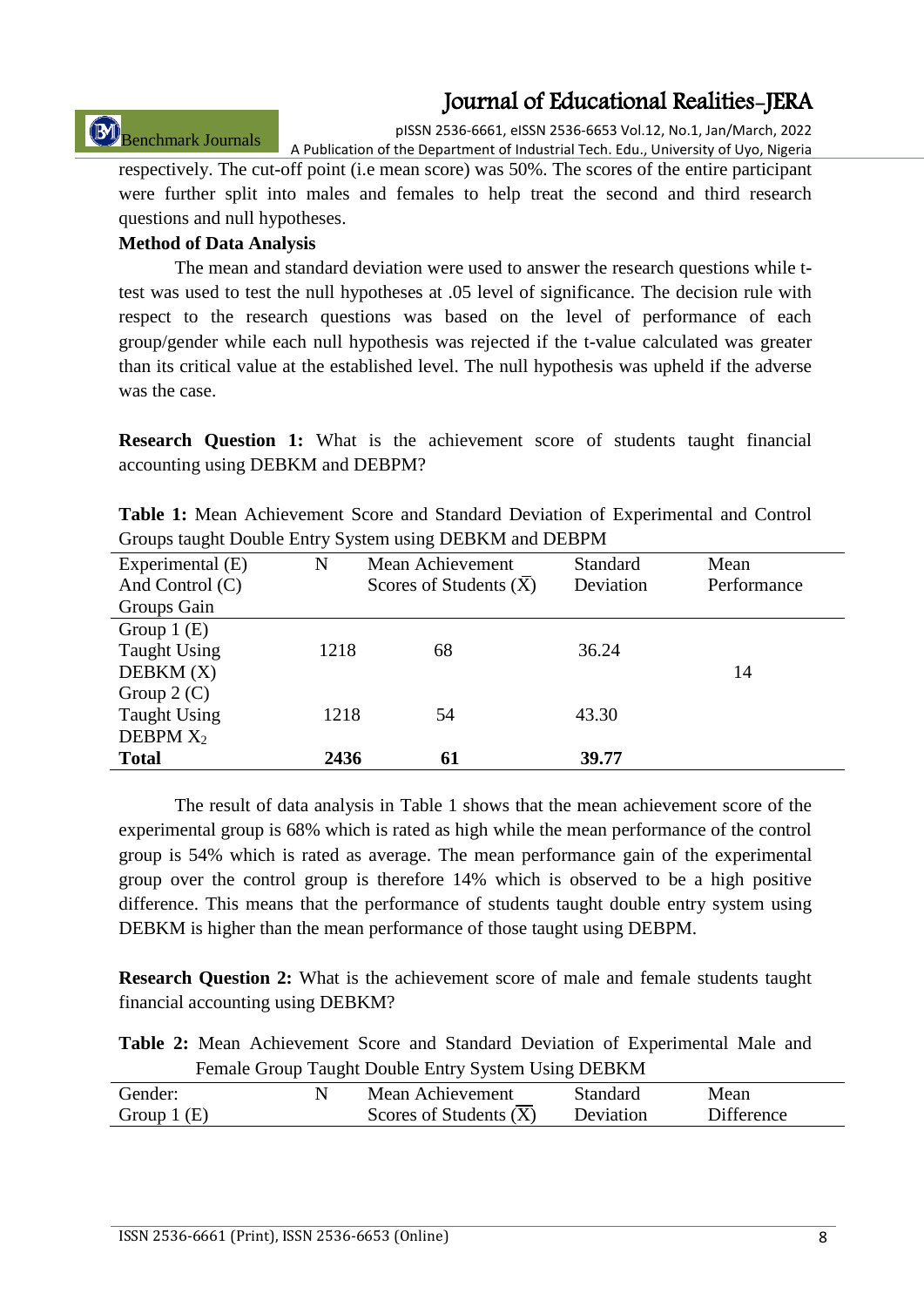| <b>Benchmark Journals</b> |      |    | pISSN 2536-6661, eISSN 2536-6653 Vol.12, No.1, Jan/March, 2022<br>A Publication of the Department of Industrial Tech. Edu., University of Uyo, Nigeria |  |
|---------------------------|------|----|--------------------------------------------------------------------------------------------------------------------------------------------------------|--|
| Male                      | 938  | 69 | 32.56                                                                                                                                                  |  |
|                           |      |    |                                                                                                                                                        |  |
| Female                    | 1498 | 67 | 27.86                                                                                                                                                  |  |
| <b>Total</b>              | 2436 | 68 | 30.21                                                                                                                                                  |  |

The result of data analysis in Table 2 reveals that the mean achievement scores of the experimental male students is 69% which is rated as high while the mean performance scores of the females is 67% which is also rated as high. The mean performance gain of the male students over the female students is 2% which is observed to be a very low positive difference. The implication of these findings is that both sexes made high performance when taught double entry system using DEBKM.

**Research Question 3:** What is the achievement score of male and female students taught financial accounting using DEBPM?

| <b>Table 3:</b> Mean Achievement Score and Standard Deviation of Males and Females of the |  |  |  |
|-------------------------------------------------------------------------------------------|--|--|--|
| Control Group Taught Double Entry System Using DEBPM                                      |  |  |  |

|              | ັ    |                          |                 |            |
|--------------|------|--------------------------|-----------------|------------|
| Gender:      | N    | Mean Achievement         | <b>Standard</b> | Mean       |
| Group $2(C)$ |      | Scores of Students $(X)$ | Deviation       | Difference |
| Male         | 938  | 55                       | 46.92           |            |
|              |      |                          |                 |            |
| Female       | 1498 | 52                       | 48.63           |            |
| <b>Total</b> | 2436 | 53.50                    | 47.78           |            |

The result of data analysis in Table 3 reveals that the mean achievement scores of the male students of the control group is 55% which is rated as average while the mean performance scores of the females is 52% which is also rated as average. The mean performance gain of the males over the females is 3% which is observed to be a very low positive difference. The implication of these findings is that both sexes recorded average performance scores when taught double entry system using DEBPM.

**Null Hypothesis 1:** There is no significant difference in the achievement scores of students taught financial accounting using DEBKM and DEBPM.

**Table 4:** t-test Analysis of the Mean Scores of the Experimental and Control Groups Taught Double Entry System using DEBKM and DEBPM.

|                   |             | $D\ddot{o}$ and $\ddot{o}$ is seem asing $D\ddot{o}$ and $D\ddot{o}$ and $D\ddot{o}$ |          |      |                    |           |          |
|-------------------|-------------|--------------------------------------------------------------------------------------|----------|------|--------------------|-----------|----------|
| Experimental (E)  | $\mathbf n$ | Mean Achievement                                                                     | Standard | df   | $t_{cal}$          | $t_{cr1}$ | Decision |
| And Control $(C)$ |             | Scores of Students $(\overline{X})$ Deviation                                        |          |      |                    |           |          |
| Groups            |             |                                                                                      |          |      |                    |           |          |
| Group $1(E)$      |             |                                                                                      |          |      |                    |           |          |
| Taught Using      | 1218        | 68                                                                                   | 36.24    |      |                    |           |          |
| DEBKM $(X_1)$     |             |                                                                                      |          |      |                    |           |          |
|                   |             |                                                                                      |          | 2434 | $8.65^*$ 1.96 sig. |           |          |
| Group $2(C)$      |             |                                                                                      |          |      |                    |           |          |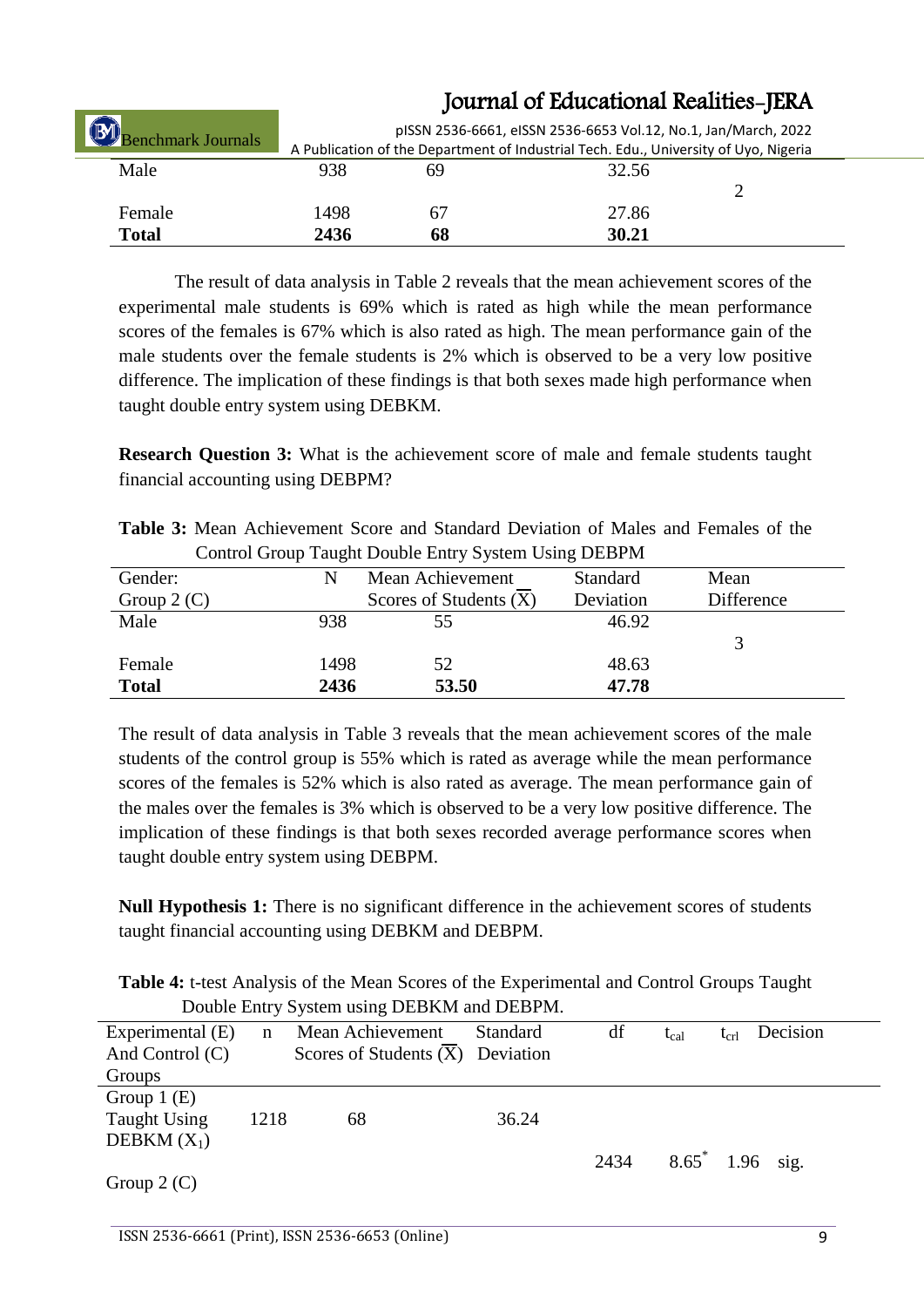|                     |      |    | JUULITAI OL LAUUANUHAI KUANNUS-JLKA                                                                                                                                                                                                                                                                                                        |  |
|---------------------|------|----|--------------------------------------------------------------------------------------------------------------------------------------------------------------------------------------------------------------------------------------------------------------------------------------------------------------------------------------------|--|
| Benchmark Journals  |      |    | pISSN 2536-6661, eISSN 2536-6653 Vol.12, No.1, Jan/March, 2022                                                                                                                                                                                                                                                                             |  |
|                     |      |    | A Publication of the Department of Industrial Tech. Edu., University of Uyo, Nigeria                                                                                                                                                                                                                                                       |  |
| <b>Taught Using</b> | 1218 | 54 | 43.30                                                                                                                                                                                                                                                                                                                                      |  |
| DEBPM $X_2$         |      |    |                                                                                                                                                                                                                                                                                                                                            |  |
| <b>Total</b>        | 2436 | 61 | 39.77                                                                                                                                                                                                                                                                                                                                      |  |
|                     |      |    | $*0$ : $\ldots$ $\ldots$ $\ldots$ $\ldots$ $\ldots$ $\ldots$ $\ldots$ $\ldots$ $\ldots$ $\ldots$ $\ldots$ $\ldots$ $\ldots$ $\ldots$ $\ldots$ $\ldots$ $\ldots$ $\ldots$ $\ldots$ $\ldots$ $\ldots$ $\ldots$ $\ldots$ $\ldots$ $\ldots$ $\ldots$ $\ldots$ $\ldots$ $\ldots$ $\ldots$ $\ldots$ $\ldots$ $\ldots$ $\ldots$ $\ldots$ $\ldots$ |  |

*\*Significance at .05 level; df of 2434; critical t-value of 1.96*

The result of data analysis in Table 4 shows that the calculated t-value of 8.65 is greater than the critical t-value of 1.96 at the significant level of .05 and degree of freedom (df.) of 2434. The null hypothesis was therefore rejected because the test is significant. This finding implies that there is a significant difference between the mean performance scores of Experimental and control group of Financial Accounting student taught double entry system using DEBKM for group 1 and DEBPM for group 2. It is observed that, while the treatment (DEBKM) effect on the Experimental group is positively higher, the treatment (DEBPM) effect on the control group is positively lower.

**Null Hypothesis 2:** There is no significant difference in the achievement scores of male and female students taught financial accounting using DEBKM.

| DOUDIE EIIU Y SYSIEIII USIIIG DEDINIVI. |             |                          |           |    |           |                          |  |  |  |
|-----------------------------------------|-------------|--------------------------|-----------|----|-----------|--------------------------|--|--|--|
| Gender                                  | $\mathbf n$ | Mean Achievement         | Standard  | df | $t_{cal}$ | $t_{\rm crl}$            |  |  |  |
| Decision                                |             |                          |           |    |           |                          |  |  |  |
|                                         |             | Scores of Students $(X)$ | Deviation |    |           |                          |  |  |  |
| Male                                    | 938         | 69                       | 32.56     |    |           |                          |  |  |  |
|                                         |             |                          |           |    |           | 2434 $1.60^{Ns}$ 1.96 NS |  |  |  |
| Female                                  | 1498        | 67                       | 27.86     |    |           |                          |  |  |  |
|                                         |             |                          |           |    |           |                          |  |  |  |
|                                         |             |                          |           |    |           |                          |  |  |  |
| Total                                   | 2436        | 68                       | 30.21     |    |           |                          |  |  |  |

**Table 5:**t-test Analysis of the Mean Scores of Experimental Male and Female Group Taught Double Entry System Using DEBKM.

*NS: Not significant at .05 level; df. of 2434; critical t-value of 1.96*

Table 5 shows that the calculated t-value of 1.60 is less than the critical t-value of 1.96 at the significant level of .05 and degree of the freedom of 2434. The null hypothesis was therefore upheld because the test is not significant. This finding implies that there is no significant difference between the mean performance scores of the male and female students of the experimental group taught double entry system using DEBKM. This method therefore has similar higher effect on the performance of both sexes.

**Null Hypothesis 3:** There is no significant difference in the achievement scores of male and female students taught financial accounting using DEBPM.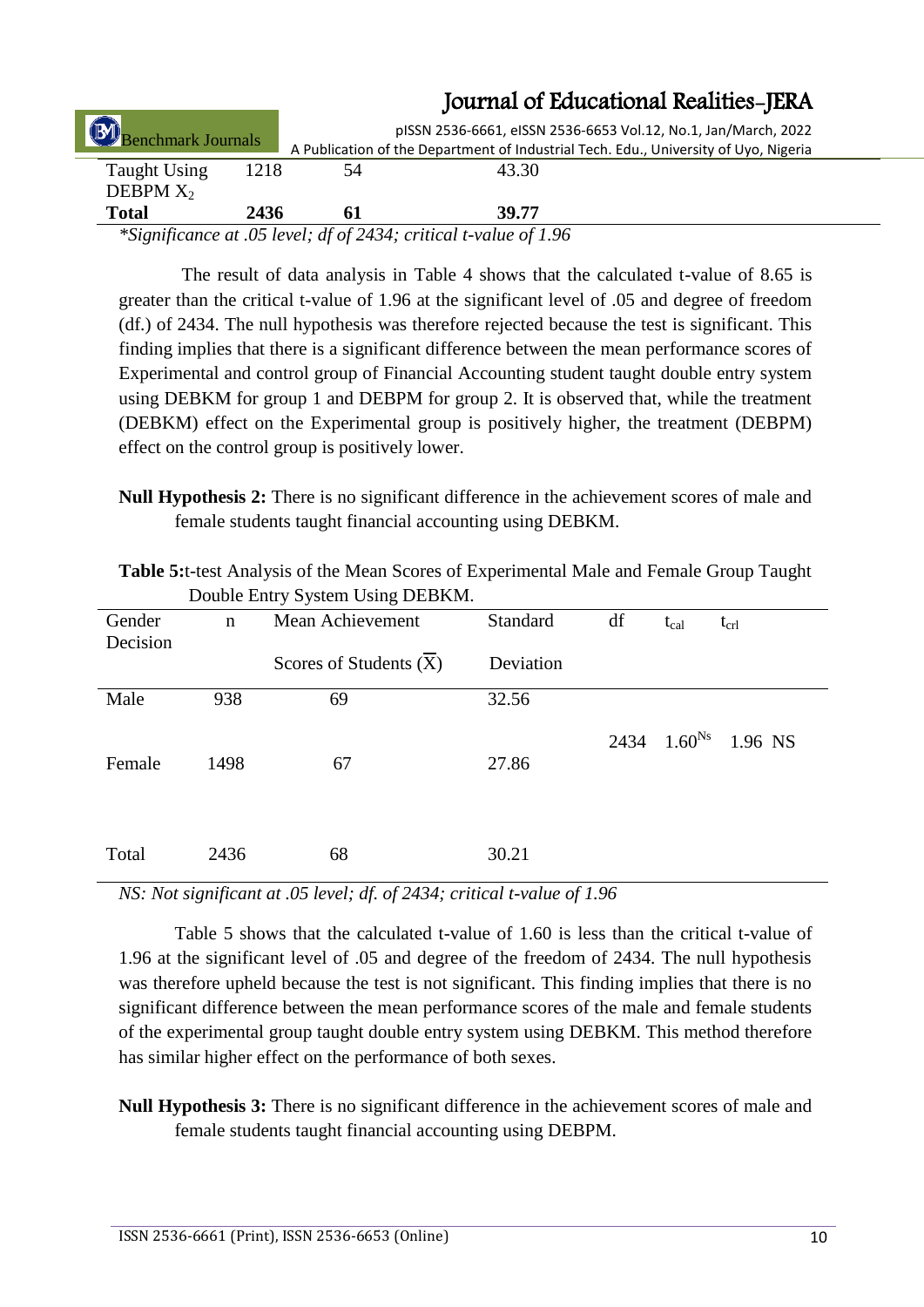pISSN 2536-6661, eISSN 2536-6653 Vol.12, No.1, Jan/March, 2022 A Publication of the Department of Industrial Tech. Edu., University of Uyo, Nigeria

### **Table 6:** t-test Analysis of the Mean Achievement Scores of Male and Female Students of Control Group Taught Double Entry System Using DEBPM

| Gender            | N                     | Mean Achievement<br>Scores of Students $(X)$ | Standard df<br>Deviation | $t_{cal}$ | $t_{cr1}$ | Decision |
|-------------------|-----------------------|----------------------------------------------|--------------------------|-----------|-----------|----------|
| Male              | 938                   | 55                                           | 46.92                    | 2434      | 1.51      | 1.96 NS  |
| Female            | 1498                  | 52                                           | 48.63                    |           |           |          |
| Total<br>$\cdots$ | 2436<br>$\sim$ $\sim$ | 53.50<br>$\sim$ $\sim$ $\sim$ $\sim$         | 47.78                    |           |           |          |

*NS. Not significant at .05 level; df. of 2434; critical t-value of 1.96*

Table 6 shows that the calculated t-value of 1.51 is less than the critical t-value of 1.96 at the significant level of .05 and degree of freedom of 2434. The null hypothesis was therefore upheld because the test is not significant. This finding implies that there is no significant difference between the mean performance scores of the male and female students of the control group taught double entry system using DEBPM. This method therefore has similar low effect on the performance of both sexes.

### **Discussion of Findings**

This paper aimed at determining the effects of double entry bookkeeping approach on students" performance in financial accounting in public senior secondary schools in Akwa Ibom State. Two methods of teaching double entry system were discussed. They include the Double Entry Bookkeeping Method (DEBKM) which is rarely used and Double Entry Book Posting Method (DEBPM) which is used conventionally.

The finding of this study as revealed in Table 1 is that students taught double entry system using DEBKM performed higher than those taught using DEBPM. The standard deviation of the scores of group 1 students was lower than that of group 2 students. This shows that the scores of students taught double entry system using DEBKM clustered more around their mean scores than did the scores of those taught using DEBPM. This portrays another better performance standard of the first group over the second group. The next finding was discerned from the test of hypothesis in Table 4 which revealed a significant difference between the mean performance score of the two groups taught double entry system using DEBKM for group 1 and DEBPM for group 2. This conforms with the other two findings to establish the fact that DEBKM is a better method than DEBPM for Financial Accounting students. These findings agree with the findings of Atiatah (2004) which established a very high correlation between teaching methods (demonstration, discussion, problem solving and inquiry) with students' learning outcome in senior secondary schools.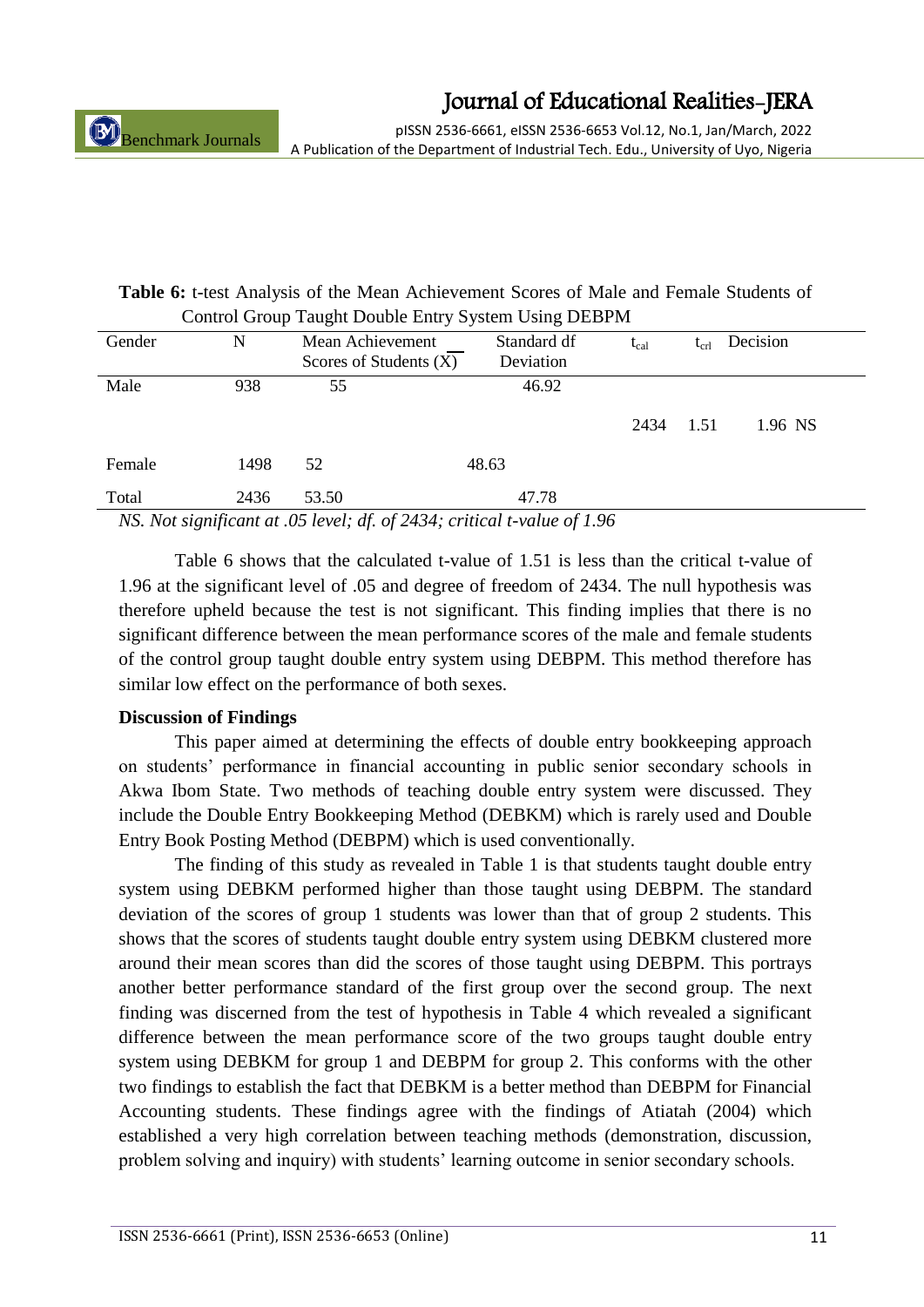Benchmark Journals

pISSN 2536-6661, eISSN 2536-6653 Vol.12, No.1, Jan/March, 2022 A Publication of the Department of Industrial Tech. Edu., University of Uyo, Nigeria

The result of data analysis in Table 2 showed that both male and female Financial Accounting students obtained high scores when taught double entry system using DEBKM. The result of the analysis in Table 5 also revealed no significant difference between the mean performance of male and female Financial Accounting students taught double entry system using DEBKM. This method therefore has high positive effect on the performance of both sexes as they do not differ significantly in their mean scores. This standard is expected to persist and even improve upon by both sexes if DEBKM is adopted by the Financial Accounting teachers in the post-oil boom economy in Nigeria. These findings lend credence to the findings of Woods and Sansgter (2007) and Etuk (2008) which revealed that DEBKM is more challenging and stimulating to the minds of the learners than DEBPM. It facilitates remembering and transfers of its skills to tackling Financial Accounting problems.

The result of data analysis in Table 3 showed that both male and female students of the control group obtained average scores when taught double entry system using DEBPM. In Table 6, the result of the analysis revealed no significant difference between the mean performance scores of male and female students taught double entry system using DEBPM. The low performance standard of each gender is traced to the use of the conventional DEBPM to teach bookkeeping and Financial Accounting in the school system. This standard will persist if the method is not changed to the appropriate method of teaching double entry principle which is DEBKM. These findings are in consonant with the finding of Okoro, cited in Iloputaife, Maduewese and Igbo (2010) which contended that the realization of instructional objectives is greatly determined by the teacher"s proficiency in the use of the correct instructional strategies.

#### **Conclusion**

Based on the findings of this work, it is concluded that Double Entry Bookkeeping Method (DEBKM) is the direct practice and demonstrating method of teaching bookkeeping and accounting to propel the learners to effective performance in Financial Accounting. Since double entry principle is the wheel of bookkeeping and accounting, it is concluded that effective grasp of its skills and method by the beginners will facilitate their understanding of advanced courses in the profession. It is also concluded that double entry bookkeeping method is very attractive, demonstrative and inspiring to both male and female Financial Accounting students. The method minimizes omissions and other posting errors in accounting.

#### **Recommendations**

Based on the findings and conclusion of the study, the following recommendations are proffered:

- 1. Curriculum planners of Financial Accounting should spell out DEBKM for use in teaching bookkeeping and Financial Accounting at all levels.
- 2. Financial Accounting teachers/lecturers should be trained and retrained on double entry bookkeeping method through seminars and workshops.